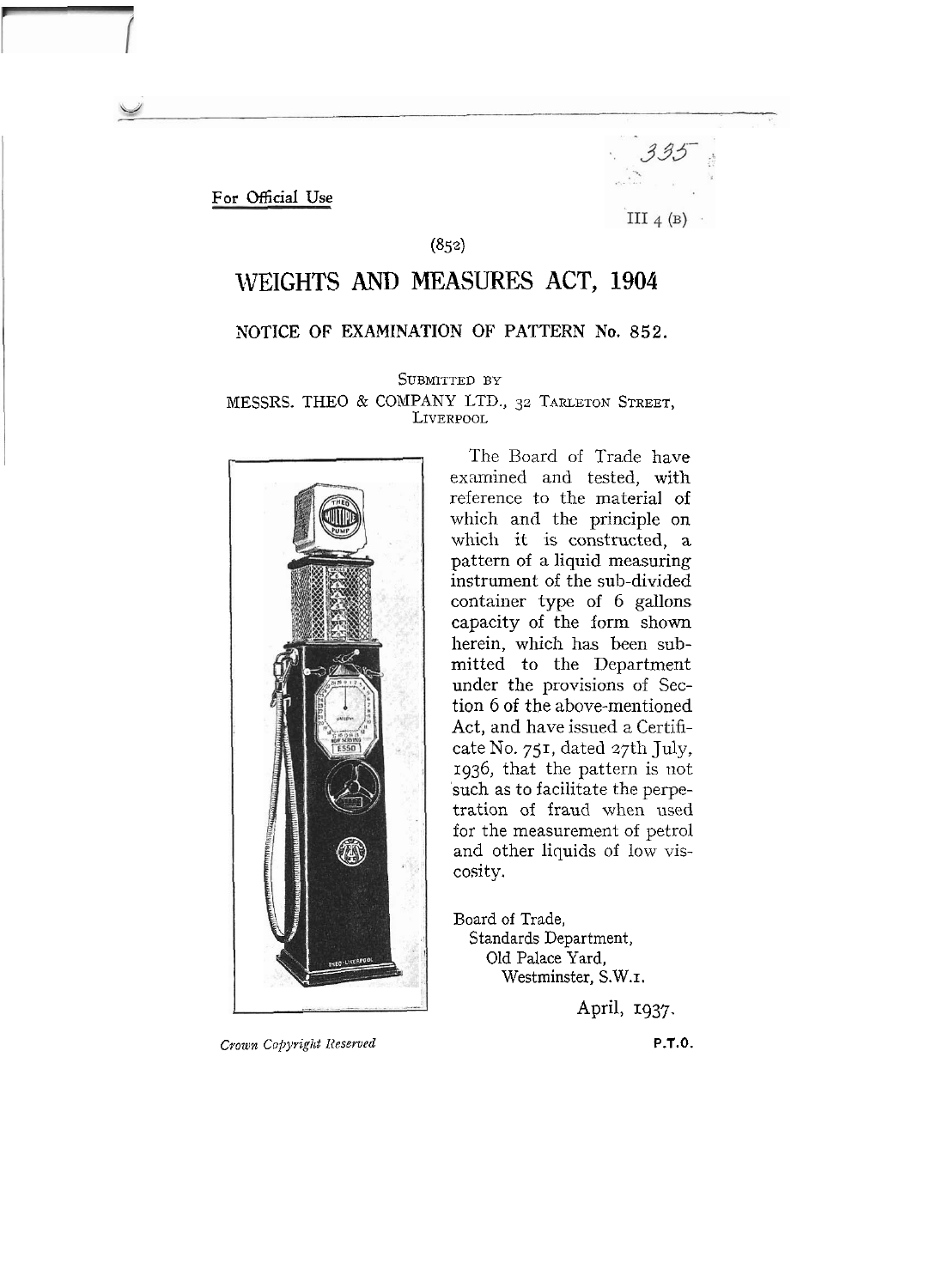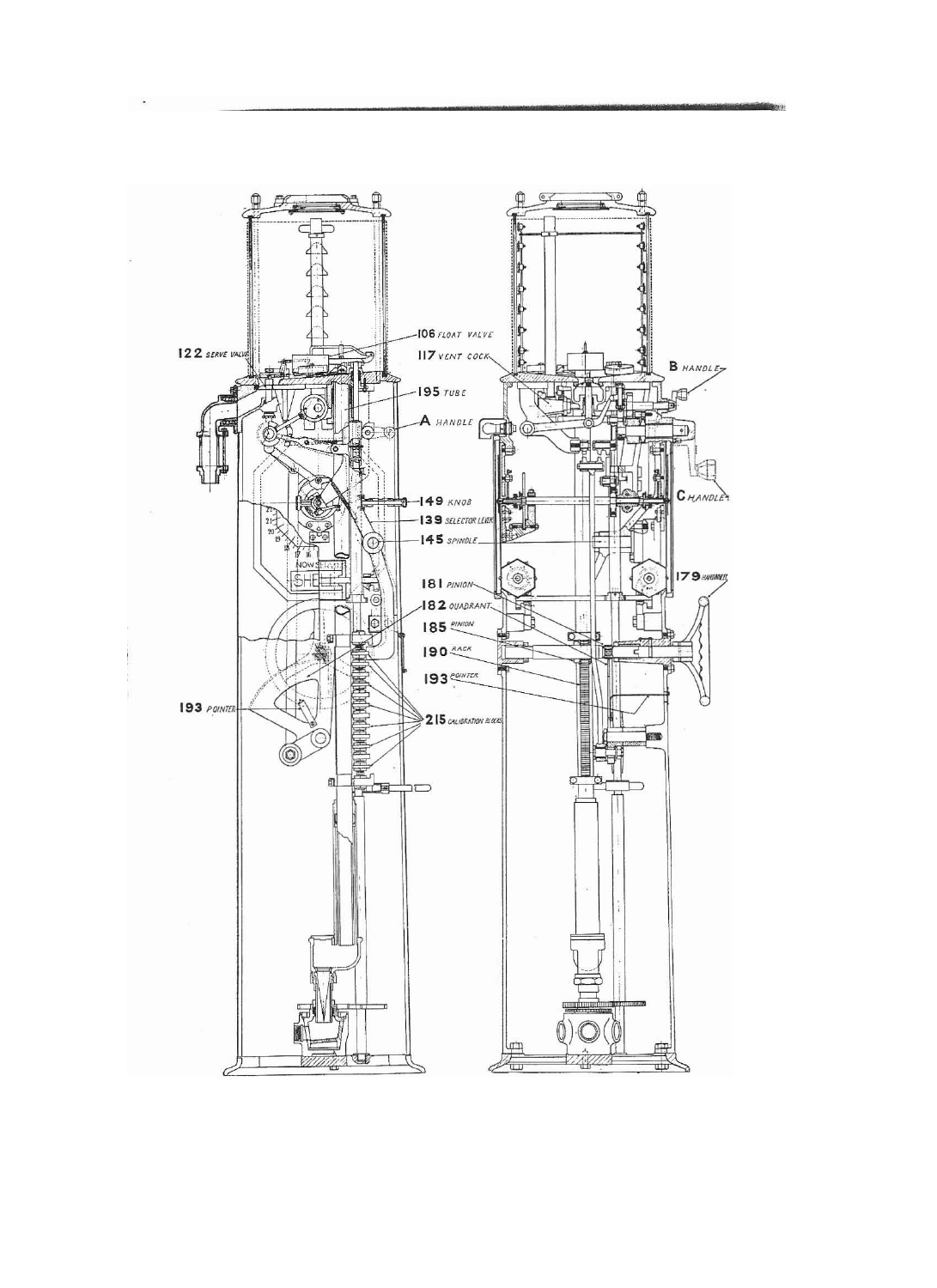#### DESCRIPTION.

This pattern is similar in principle of construction to the patterns described in Notices numbered 474 and 567 and is designed to deliver different brands of petrol. The particular brand being delivered at any time is indicated in a window placed below the indicator dials which are graduated to 30 gallons by  $\frac{1}{2}$  gallon subdivisions.

Quantity is defined at the upper limit by the open end of a telescopic tube 195 giving access to the storage tanks and at the lower limit by the serve valve 122 at the base of the container which slopes to the discharge orifice to facilitate drainage.

Liquid is drawn up 'into the container by exhausting the air within it after the tube 195 has been set at the required level. This is done by moving the hand lever R. Safeguarding mechanism prevents alteration of the position of this tube while the serve valve is open, hut when it is closed the hand-wheel 179 may be used to turn the pinion 185; and the rack 190, which is connected to the tube can then be raised or lowered. A second pinion 181 mounted on the hand-wheel shaft operates a quadrant **182** which is used to set the locating disc of the individual sales indicators and to drive a small pointer 193 which moves over a graduated scale behind the hand-wheel. The latter serves as a guide to the operator who will turn the handle **A** to the right when the pointer approaches the desired indication. This movement releases the selector lever 139 which is mounted on a spindle 145 and has been held out of contact with the rack by a cam fitted to the spindle of the handle A. Relieved of this interference, the lever will move under the influence of a spring and a slot at the bottom will engage with the appropriate calibration block 215. These blocks are keyed on a finely threaded shaft and are held in position by lock nuts.

The tube 195 is surmounted by a float operated valve 106 which ensures that the supply line is closed when the level of the liquid is above the top of the tube. Surplus liquid can drain back through the valve 106 and tube 195 after the partial vacuum in the container has been dissipated through the vent cock 117 operated by the handle B.

Liquid will flow through the sight glass to the flexible hose when the handle C has been moved to open the serve valve 122. Movement of this handle is also used to advance the pointers to indicate the amount preset by the movement of the quadrant 182 previously referred to. Any attempt to close the serve vavle 122 before delivery has been completed will cause it to become locked in a partially open position by a pawl engaging with a ratchet on the spindle of handle C. To free this pawl it is necessary to remove part of the housing.

The pointers may be reset to zero in a diminishing gallonage direction only by turning the knob 149.

Screened proprietor's totalisers are provided.